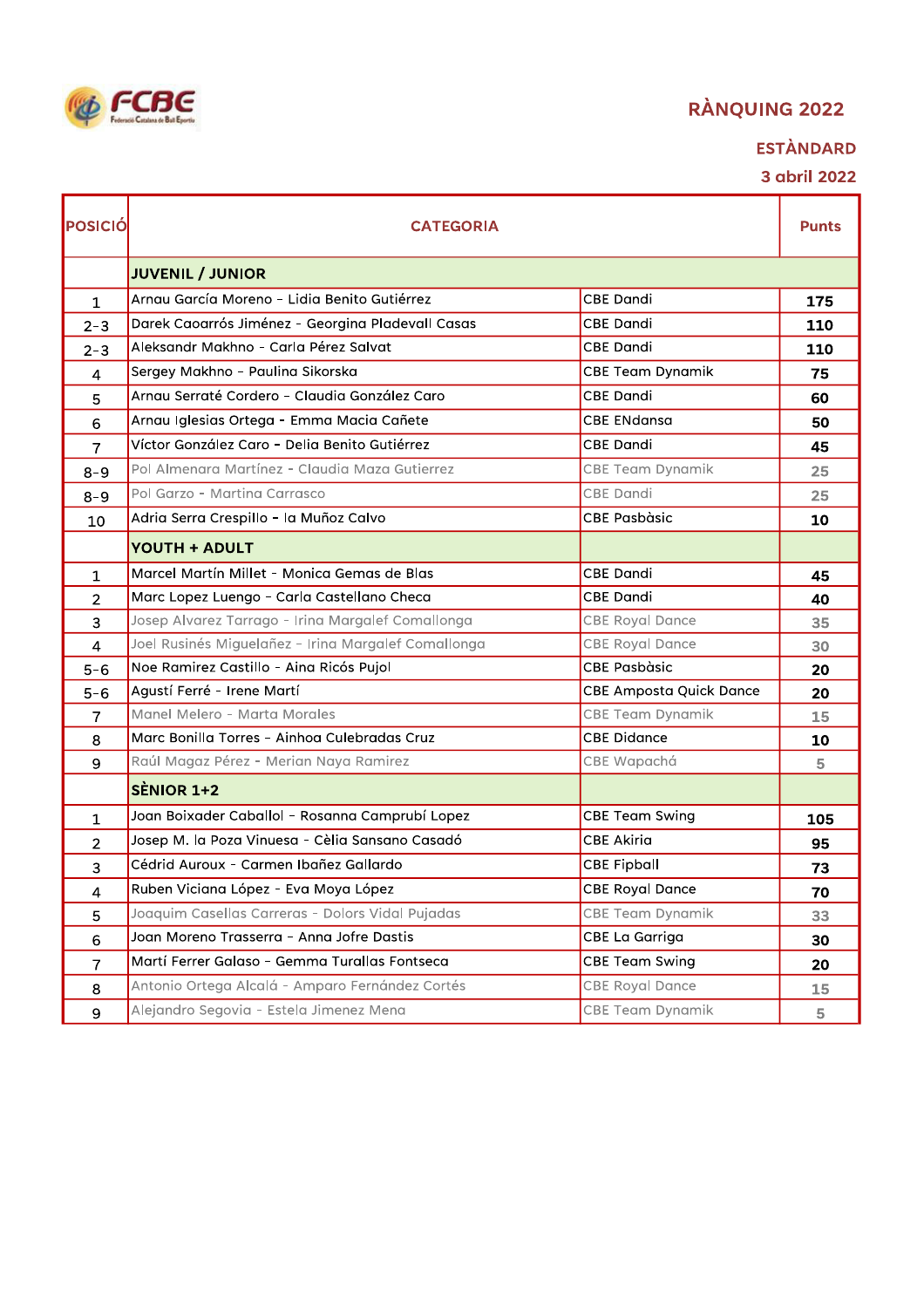| FCBE                               |
|------------------------------------|
| Federació Catalana de Ball Eportiu |

## **ESTÀNDARD**

| POSICIÓ        | <b>CATEGORIA</b>                                         |                         | <b>Punts</b> |
|----------------|----------------------------------------------------------|-------------------------|--------------|
|                | <b>SENIOR 3+4</b>                                        |                         |              |
| $\mathbf{1}$   | Antonio Lagunas Marín - Matilde Sauceda Parejo           | <b>CBE Akiria</b>       | 645          |
| $\overline{2}$ | Jose M. Moron Salazar . Ascension Garre Gallar           | <b>CBE Akiria</b>       | 480          |
| 3              | Angel M. Becerra Basterrechea - M.Dolores Garcia Crespin | <b>CBE Team Dynamik</b> | 453          |
| 4              | Joan Ramon Ventosa Palà - Imma Llopart Casaponsa         | <b>CBE Team Dynamik</b> | 413          |
| 5              | Medir Sole i Escarre - Carme Vinagre i Alonso            | <b>CBE Team Swing</b>   | 396          |
| 6              | Juan Raul Del Rosario Verdu - Carmen Jesus Sanchez Viera | <b>CBE Royal Dance</b>  | 390          |
| 7              | Bertomeu García López - Carmen Alabau Romeu              | <b>CBE Team Dynamik</b> | 358          |
| 8              | Xavie Soria Badia - Roser Cadena Caballero               | <b>CBE Impuls</b>       | 343          |
| 9              | Pere Valenti Ferrer - M. Antonia Puig Bañeras            | CBE Team Dynamik        | 305          |
| 10             | Toni De Josep i Tello - Assumpta Codina Viñas            | CBE La Garriga          | 295          |
| 11             | Jordi Mayral Esteban - Eva Aguilera Llobera              | <b>CBE Akiria</b>       | 275          |
| 12             | Juan José Bernal Fernandez - M. Dolores Carrión Amorós   | <b>CBE Akiria</b>       | 255          |
| 13             | Pere Tuneu Oliva - Nuria Miret Girones                   | <b>CBE Quart</b>        | 245          |
| 14             | Francisco Moragas Moreno - M. Dels Àngels Llevat Llussà  | CBE Wapachá             | 228          |
| $15 - 16$      | Joan Huertas Porta - Antonia Navarro Rosel               | <b>CBE Akiria</b>       | 220          |
| $15 - 16$      | Josep Cayuela Piñero - Josefa Gomez Martín               | <b>CBE Team Swing</b>   | 220          |
| 17             | Carlos Casademont Llobet - M. Roser Matamala Serra       | <b>CBE Team Dynamik</b> | 210          |
| $18 - 19$      | Jordi Segura Bargalló - Montse Moreno Fernández          | <b>CBE Akiria</b>       | 205          |
| $18 - 19$      | Miguel Ángel Martín Mújica - M. Inés Pérez Cruzado       | <b>CBE Dandi</b>        | 205          |
| $20 - 21$      | Pedro Calvo Villacampa -M. Ntonia Concepcion Martin      | CBE Team Dynamik        | 190          |
| $20 - 21$      | Valentín Moreno Martín - Montse Saez Ortega              | CBE La Garriga          | 190          |
| 22             | Lorenzo Salvador Delgado - Carmen Martín Escribano       | <b>CBE Dandi</b>        | 178          |
| 23             | Julio Carretero Bonillo - Victoria Morozova Tishkevich   | <b>CBE Impuls</b>       | 175          |
| 24             | Josep M. Berengueres Palau - Dolors Llordes Castell      | <b>CBE Team Dynamik</b> | 143          |
| 25             | Josep M. Morell Cardona - Maria Peypoch Viñas            |                         | 130          |
| 26             | Xavier Manresa Batlle - Francina Pluja Pujol             | <b>CBE Fipball</b>      | 127,5        |
| $27 - 28$      | Antonio José Jiménez López - Antonia Aguilar Gallardo    | <b>CBE Impuls</b>       | 113          |
| $27 - 28$      | Antonio Jurado Arjona - Lluïsa Giménez Parcerisa         | <b>CBE Impuls</b>       | 113          |
| $29 - 30$      | Andreu Juanpere Altés - Celisa Sabaté Palleja            | CBE Pure Rhythm         | 110          |
| $26 - 30$      | Antonio Campillo Soldado - Isabel Juanpera Magdaleno     | <b>CBE Impuls</b>       | 110          |
| $31 - 32$      | Emilio Villodres Ramos - Montse Estall Pardo             | <b>CBE Dance Gold</b>   | 100          |
| $31 - 32$      | Jordi Meca Marimon - Mariló Ngles Resina                 | <b>CBE Impuls</b>       | 100          |
| 33             | Andreu Aloy Vives - Margarita López Hierro               |                         | 95           |
| 34             | Julián López Giraldo - Montserrat Vázquez Lázaro         | <b>CBE Team Swing</b>   | 90           |
| $35 - 36$      | Antonio Loureiro Oliveira - Matilde Garcia Rodriguez     | <b>CBE Impuls</b>       | 80           |
| $35 - 36$      | Isidre Ventura Bertral - Montse Roca Continente          | CBE Impuls              | 80           |
| 37             | Eleuterio López Ortiz - Carmen Zuñiga                    | CBE La Garriga          | 63           |
| 38             | Lluís Ramón Blay Bernat - Anna Berrueta Cid              | CBE Pure Rhythm         | 55           |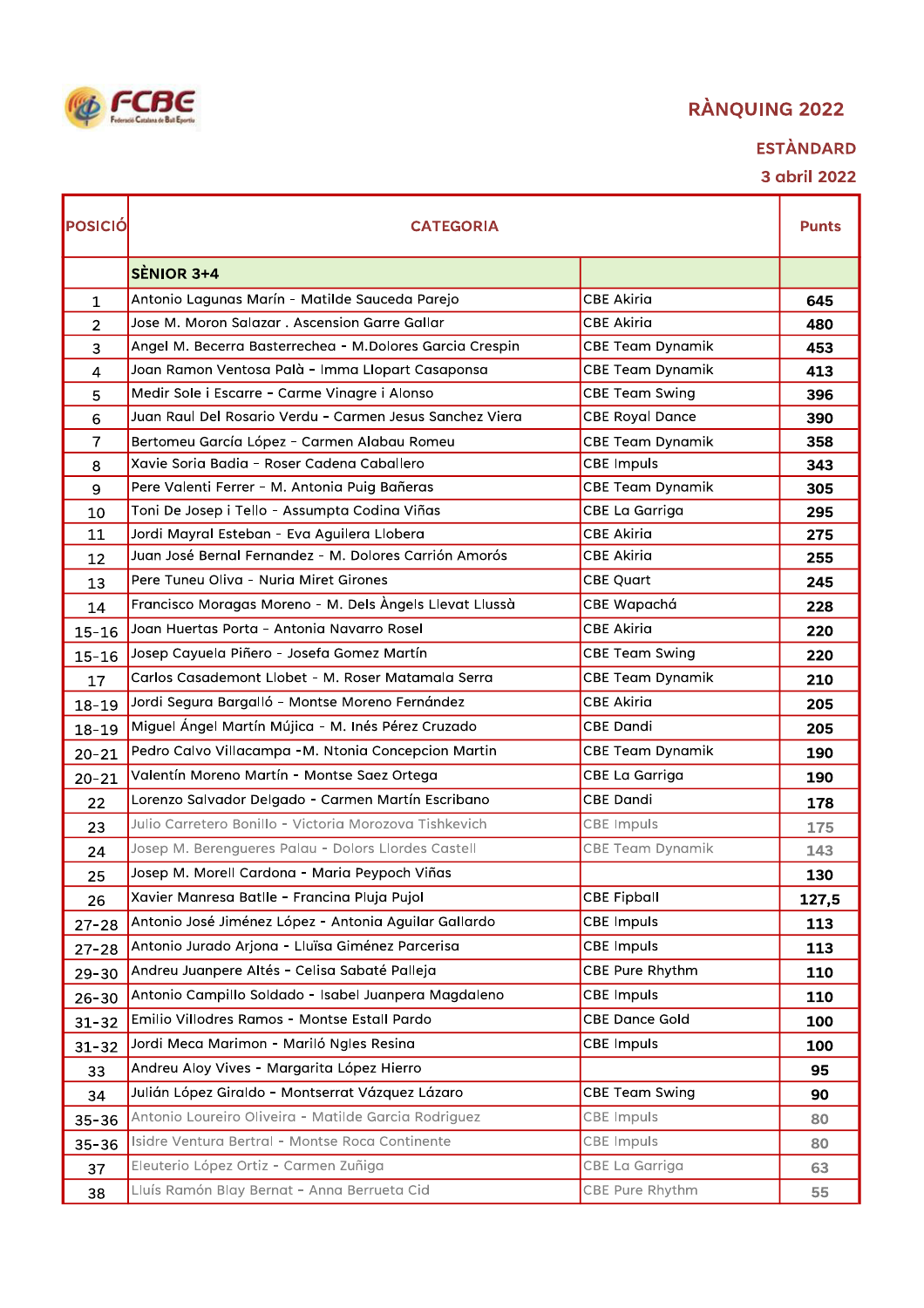# **EGGE**

## RÀNQUING 2022

## **ESTÀNDARD**

| <b>IPOSICIÓ</b> | <b>CATEGORIA</b>                                       |                          | <b>Punts</b> |
|-----------------|--------------------------------------------------------|--------------------------|--------------|
|                 | <b>SENIOR 3+4</b>                                      |                          |              |
| 39              | Juan Cabanillas Moreno - Antonia González Dieguez      | <b>CBE Freedom Dance</b> | 50           |
| 40              | Miquel Moro Casals - M. Cruz Ferrer López              | <b>CBE Partenaire</b>    | 45           |
| 41              | J. Diez Enriquez de Salamanca - Rosa M. Chocano Moreno | CBE Team Dynamik         | 32,5         |
| $42 - 43$       | Luis Blay - Ana Berrueta                               | CBE Pure Rhythm          | 30           |
| $42 - 43$       | Roger Nogier - Pascale Nogier                          | CBE Team Dynamik         | 30           |
| 44              | Josep Colls Casanovas - M. Dolors Masdeu Roqué         | <b>CBE Quart</b>         | 25           |
| $45 - 48$       | Francesc Castillo Pons - Rosa M. Gabarro Valldaura     | <b>CBE Didance</b>       | 20           |
| $45 - 48$       | Joan Peracaula - Mercè Dorca Masoliver                 |                          | 20           |
| $45 - 48$       | Jordi Alvira - Conchi López Caballero                  | CBE Team Dynamik         | 20           |
| $45 - 48$       | Jose Antonio Perez Navajas - Ana M. Gil Berenguer      | CBE Team Dynamik         | 20           |
|                 |                                                        |                          |              |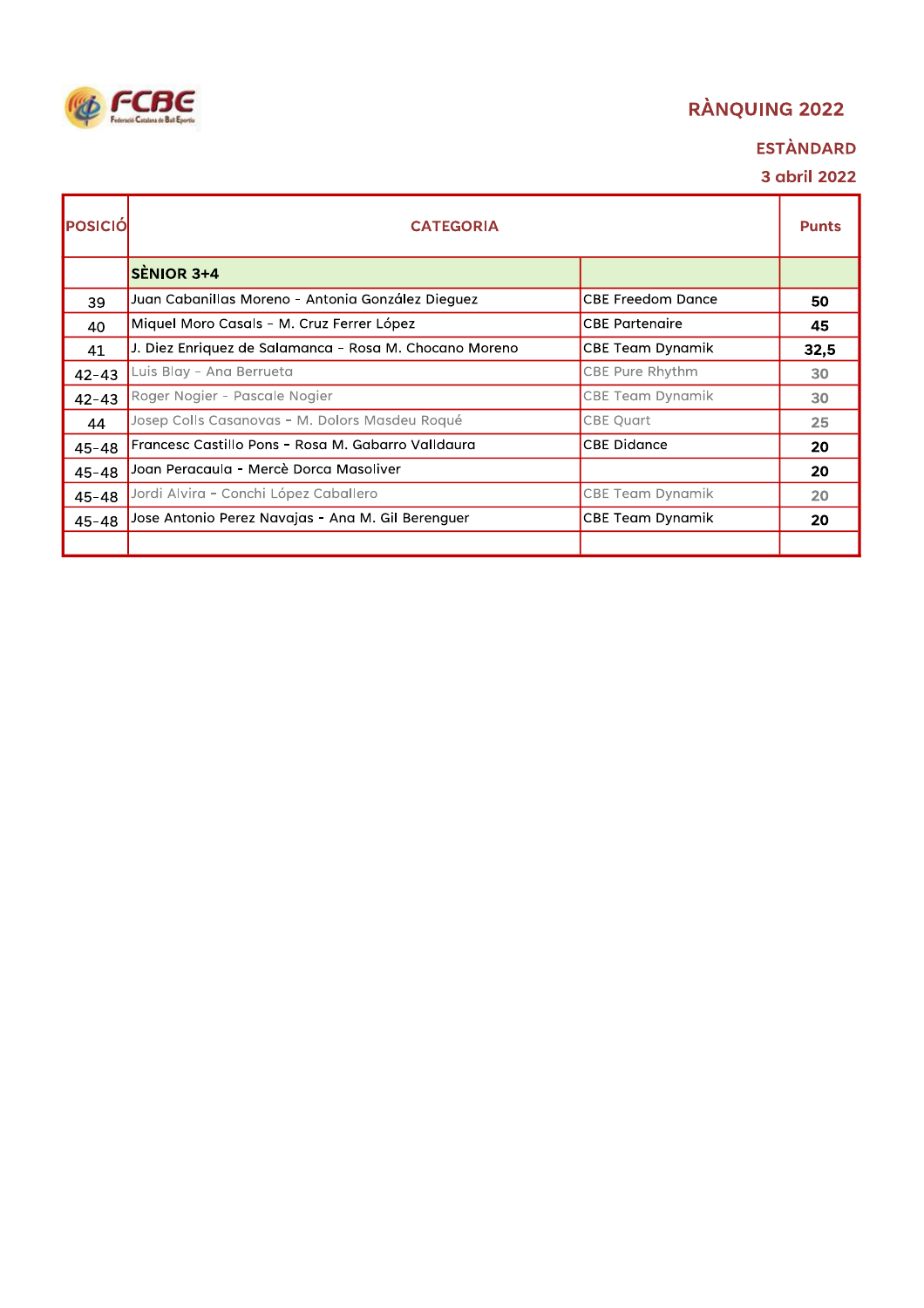

#### **LLATINS**

| POSICIÓ        | <b>CATEGORIA</b>                                    |                          | <b>Punts</b>    |
|----------------|-----------------------------------------------------|--------------------------|-----------------|
|                | <b>JUVENIL / JUNIOR</b>                             |                          |                 |
| $\mathbf{1}$   | Arnau García Moreno - Lidia Benito Gutiérrez        | <b>CBE Dandi</b>         | 185             |
| $23 -$         | Darek Caparrós Jimenez - Georgina Pladevall Casas   | CBE Dandi                | 100             |
| $2 - 3$        | Aleksandr Makhno - Carla Pérez Salvat               | <b>CBE Dandi</b>         | 100             |
| 4              | Jorge Ruiz Domínguez - Abril Lucena Montalá         | CBE Wapachá              | 70              |
| 5              | Arnau Serraté Cordero - Claudia González Caro       | <b>CBE Dandi</b>         | 60              |
| 6              | Víctor González Caro - Delia Benito Gutiérrez       | <b>CBE Dandi</b>         | 55              |
| $\overline{7}$ | Sergey Makhno - Paulina Sikorska                    | CBE Team Dynamik         | 50              |
| 8              | Arnau Iglesias Ortega - Emma Macia Cañete           | <b>CBE ENdansa</b>       | 40              |
| $\mathsf 9$    | Pol Garzo Agustín - Martina Carrasco Bertrán        | <b>CBE Dandi</b>         | 25              |
| 10             | Pol Almenara Martínez - Claudia Maza Gutierrez      | <b>CBE Team Dynamik</b>  | 15              |
| 11             | Adria Serra Crespillo - la Muñoz Calvo              | <b>CBE Pasbàsic</b>      | 10              |
|                | <b>YOUTH + ADULT</b>                                |                          |                 |
| $\mathbf{1}$   | David Merenguer - Diana Proskurina                  |                          | 50              |
| $\overline{2}$ | Marc Bisbal Gibaja - Laura Rojo Carreras            | <b>CBE Quart</b>         | 40              |
| 3              | Marc Lopez Luengo - Carla Castellano Checa          | <b>CBE Dandi</b>         | 35              |
| $4 - 5$        | José Luis San Blas Marmol - Estefania Infante Bravo | <b>CBE Freedom Dance</b> | 30              |
| $4 - 5$        | Noé Ramirez Castillo - Aina Ricós Pujol             | <b>CBE Pasbàsic</b>      | 30              |
| $6 - 7$        | Marcel Martín Millet - Monica Gemas de Blas         | <b>CBE Dandi</b>         | 20              |
| $6 - 7$        | Marc Bonilla Torres - Ainhoa Culebradas Cruz        | <b>CBE Didance</b>       | 20              |
| $8 - 9$        | Andrea Nasato - Mariona Rifé Torres                 | <b>CBE Pasbàsic</b>      | 10              |
| $8 - 9$        | Jordi Codinachs Santamaria - Eva Pan Pacheco        | <b>CBE Freedom Dance</b> | 10              |
|                | <b>SÈNIOR 1+2</b>                                   |                          |                 |
| 1              | Jordi Teres Ariño - Susana Junquero Giménez         | CBE 8Temps               | 100             |
| $\overline{2}$ | Antonio Castillo - Elisabet Batlle                  | <b>CBE Royal Dance</b>   | 75              |
| 3              | Rubén Viciana López - Eva Moya López                | <b>CBE Royal Dance</b>   | 60              |
| 4              | Josep Cots Gómez - M. José Navarro Roselló          | CBE 8Temps               | 35              |
| 5              | Francisco Zambrano González - M. Julia Saiz Sasot   | CBE 8Temps               | 25              |
| 6              | Joan Boixader Caballol - Rosanna Camprubí Lopez     | <b>CBE Team Swing</b>    | 24              |
| $\overline{7}$ | Martí Ferrer Galaso - Gemma Turallas Fontseca       | CBE Team Swing           | 15              |
| $8 - 9$        | Antonio Ortega Alcalá - Amparo Fernández Cortés     | <b>CBE Royal Dance</b>   | 10 <sup>°</sup> |
| $8 - 9$        | Alejandro Segovia - Estela Jimenez Mena             | <b>CBE Team Dynamik</b>  | 10              |
| 10             | Toni Terres - Pilar Duro                            | <b>CBE Royal Dance</b>   | 5               |